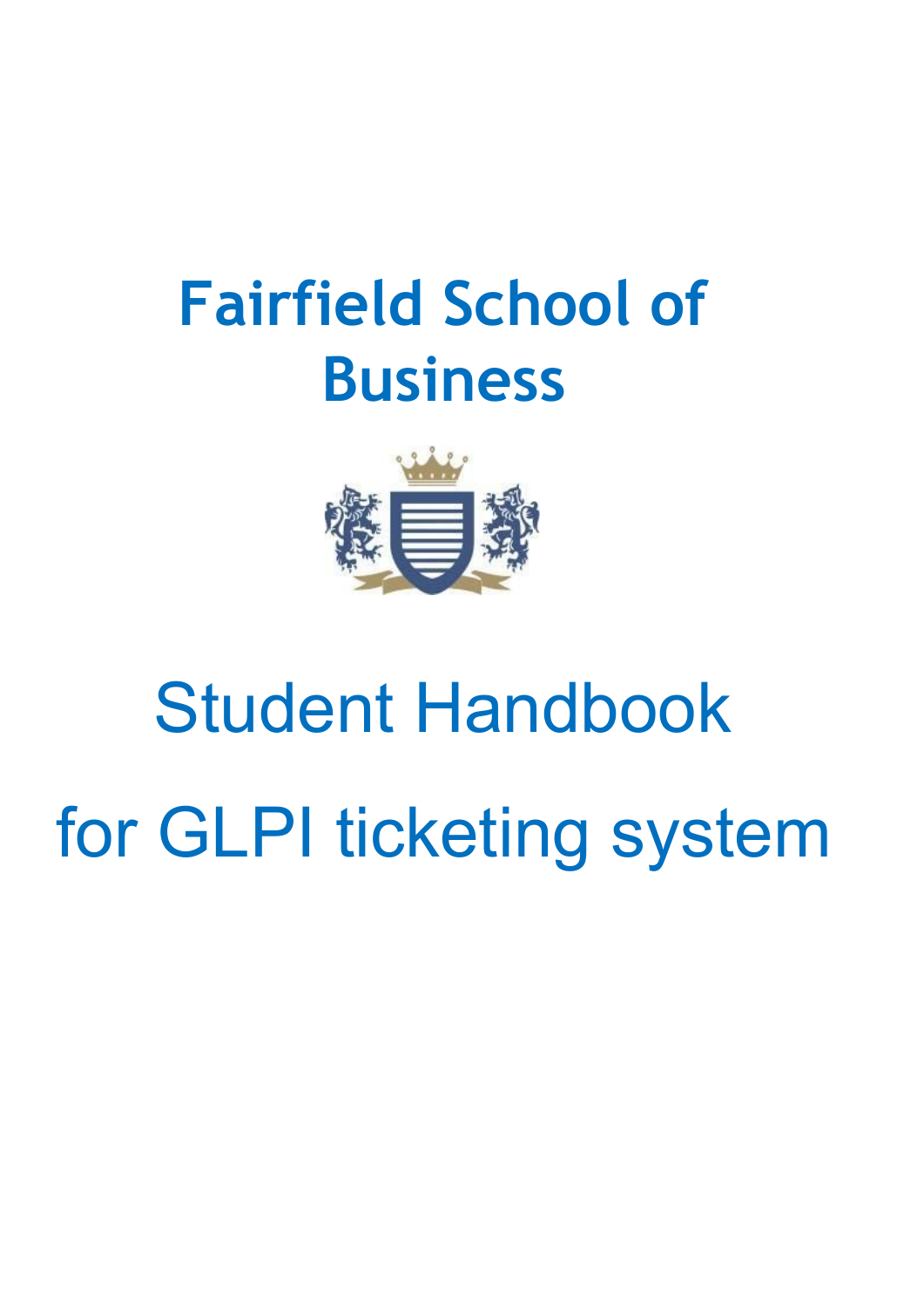#### **How to Login on GLPI ticketing system**

### **Open the link<http://glpi.fairfield.ac/index.php>**

| Glpi<br>Use the same login details that you use to login<br>into your computer |  |  |  |  |  |  |
|--------------------------------------------------------------------------------|--|--|--|--|--|--|
| <b>Username</b><br>Login<br>Password <b>Password</b><br><b>2</b> Remember me   |  |  |  |  |  |  |
| Post<br>Forgotten password?                                                    |  |  |  |  |  |  |

Type your login details (your login and your password). Your credentials will be the same as your pc and portal login (Note you can only login to GLPI **locally**, meaning you can only access GLPI when on site [At Fairfield]).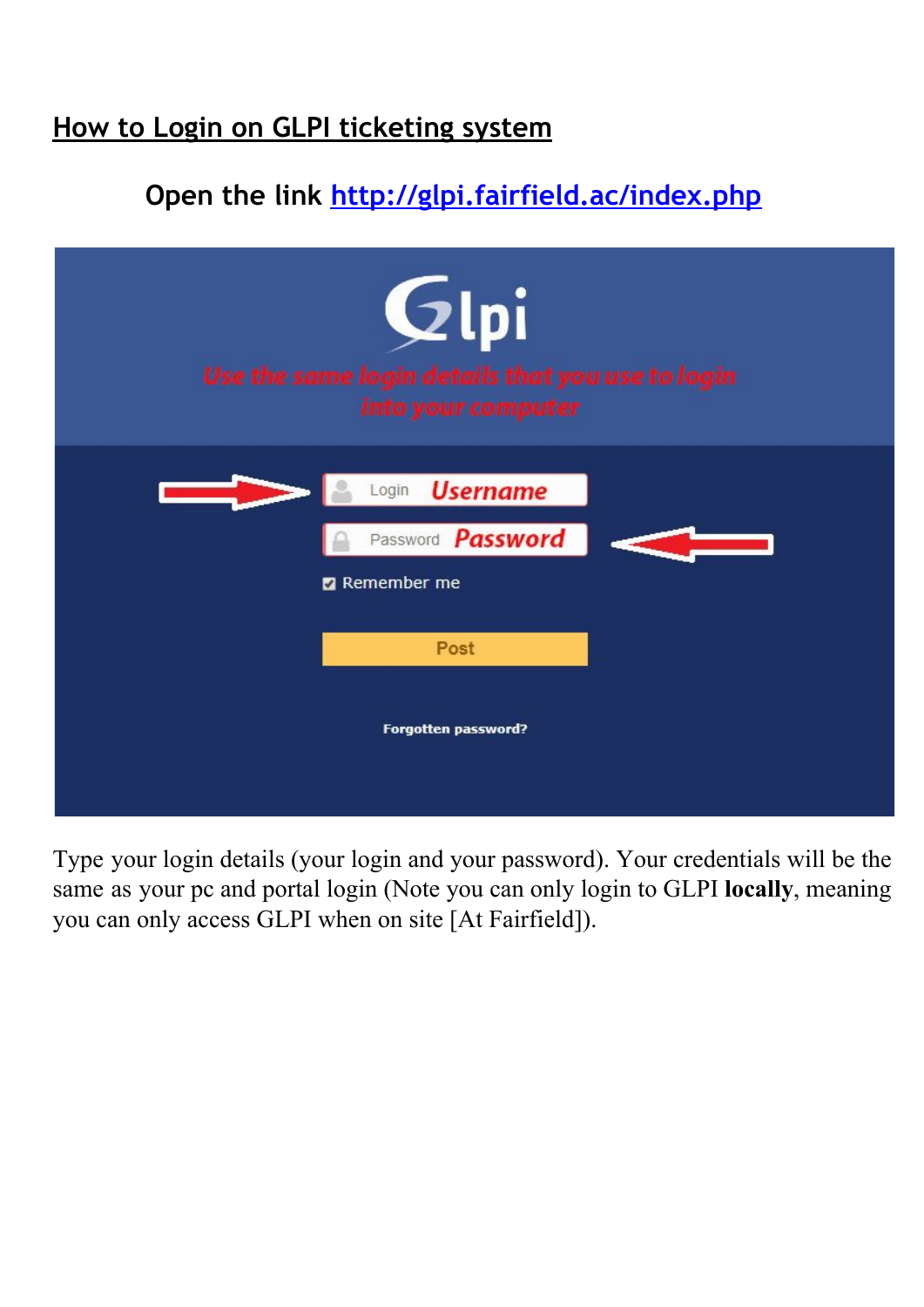|                                | Forms                                                               |  |
|--------------------------------|---------------------------------------------------------------------|--|
|                                | General                                                             |  |
| + ID Card Request Form (Staff) | <b>ID CARD REQUEST FORM FOR STAFF MEMBERS</b>                       |  |
|                                | # ID Card Request Form (Students) ID CARD REQUEST FORM FOR STUDENTS |  |

|                       | <b>Tickets</b>                                                           | Number  |
|-----------------------|--------------------------------------------------------------------------|---------|
| <b>New</b>            |                                                                          | $\circ$ |
| Processing (assigned) |                                                                          | $\circ$ |
| Processing (planned)  | <b>CLICK HERE TO CREATE A TICKET FOR A</b><br><b>REQUEST OR INCIDENT</b> | $\circ$ |
| Pending               |                                                                          | $\circ$ |
| Solved                |                                                                          | $\circ$ |
| Closed                |                                                                          | $\circ$ |
| <b>Deleted</b>        |                                                                          | $\circ$ |
|                       | <b>Public reminders</b>                                                  |         |

Once you have logged in, your screen should display the screenshot above. For ID request please select "ID Card Request Form" (Note one is for staff and one is for students, please select the appropriate one) or for any other IT related issues please select "Create a ticket".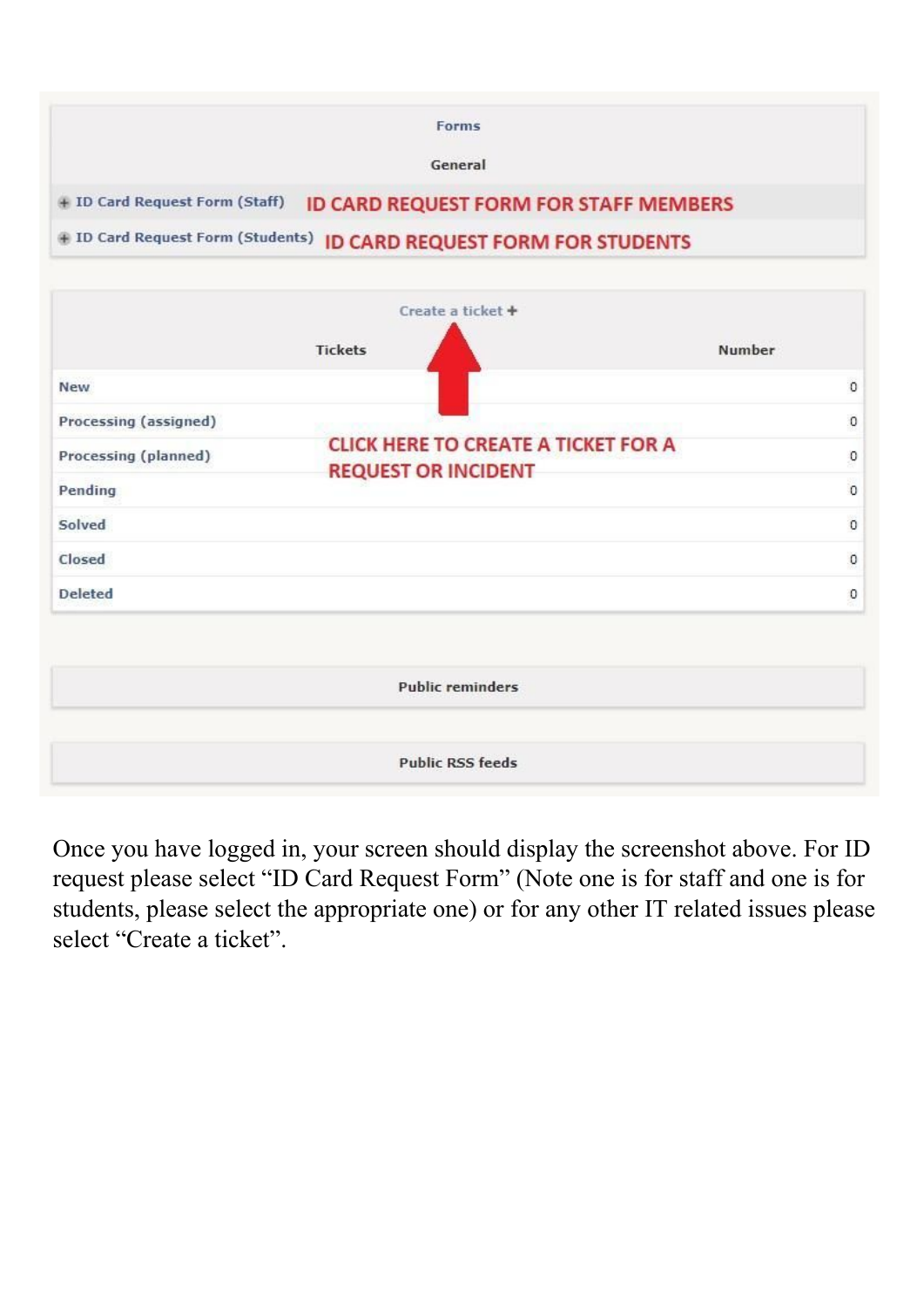| Home                              | <b>Forms</b>                                                         | <b>Create a ticket</b>                    | <b>Tickets</b>                                                    | <b>Reservations</b>                                                                                          | <b>FAQ</b> |  |  |
|-----------------------------------|----------------------------------------------------------------------|-------------------------------------------|-------------------------------------------------------------------|--------------------------------------------------------------------------------------------------------------|------------|--|--|
|                                   |                                                                      |                                           |                                                                   |                                                                                                              |            |  |  |
| Describe the incident or request  |                                                                      |                                           |                                                                   |                                                                                                              |            |  |  |
| Type.                             | Incident                                                             |                                           | <b>CHOOSE - INCIDENT OR REQUEST</b>                               |                                                                                                              |            |  |  |
| Category                          | -----                                                                |                                           |                                                                   | CHOOSE CATEGORY - HARDWARE, SOFTWARE, PRINTER                                                                |            |  |  |
| Urgency                           | Medium                                                               |                                           |                                                                   | CHOOSE URGENCY - VERY HIGH, HIGH, MEDIUM, LOW                                                                |            |  |  |
| Inform me about the actions taken | Email followup<br>Yes<br>Email: <i><b>YOUREMAIL@FAIRFIELD.AC</b></i> | ۰.                                        |                                                                   |                                                                                                              |            |  |  |
| Hardware type                     | General<br>$\overline{\phantom{a}}$                                  | Add LEAVE THIS FIELD BY DEFAULT "GENERAL" |                                                                   |                                                                                                              |            |  |  |
| Location                          | CHOOSE YOUR LOCATION - FLOOR AND FROOM<br>******                     |                                           |                                                                   |                                                                                                              |            |  |  |
| Watchers                          | -----<br>Email followup<br>Email:<br>$\ddot{}$                       | Yes<br>$\mathbf{v}$                       | ŵ.                                                                | <b>CHOOSE A TECHNICIAN OR A PERSON</b><br>TO BE INFORMED ABOUT YOUR<br><b>REQUEST OR INCIDENT - OPTIONAL</b> |            |  |  |
| Title                             | <b>YOUR TITLE</b>                                                    |                                           |                                                                   |                                                                                                              |            |  |  |
|                                   |                                                                      | <b>DESCRIPTION</b>                        |                                                                   |                                                                                                              |            |  |  |
| Description*                      |                                                                      |                                           |                                                                   |                                                                                                              |            |  |  |
|                                   | SUBMIT A FILE - OPTIONAL                                             |                                           | Drag and drop your file here, or<br>Choose Files   No file chosen |                                                                                                              |            |  |  |
|                                   |                                                                      | Submit message                            |                                                                   |                                                                                                              |            |  |  |

This is the "create a ticket page". Please select and fill in the form appropriately.The screenshot above should explain how to select and fill in the form if you have any issues. Once you are done, select "Submit message".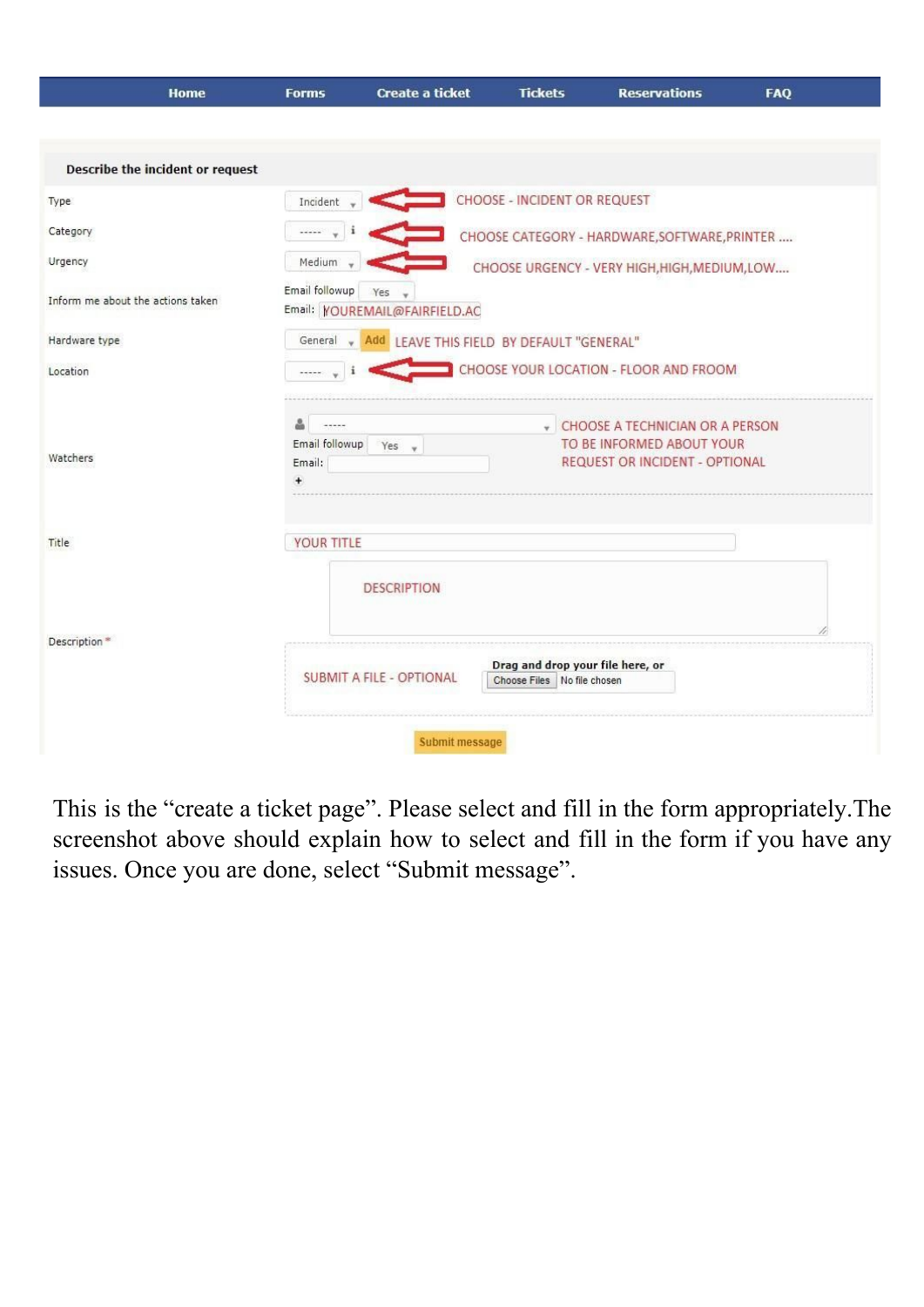#### ID Card Request Form (Students)  $\ominus$



| <b>ID Request Form (Students)</b>                                                                                                                                                                                                                                                                                                                                               |                             |
|---------------------------------------------------------------------------------------------------------------------------------------------------------------------------------------------------------------------------------------------------------------------------------------------------------------------------------------------------------------------------------|-----------------------------|
| ID number $*$                                                                                                                                                                                                                                                                                                                                                                   |                             |
| Type you ID number here e.g. F1234567                                                                                                                                                                                                                                                                                                                                           | <b>TYPE YOUR ID NUMBER</b>  |
| F1234567                                                                                                                                                                                                                                                                                                                                                                        |                             |
| First name *                                                                                                                                                                                                                                                                                                                                                                    |                             |
| Type your first name here                                                                                                                                                                                                                                                                                                                                                       | <b>TYPE YOUR FIRST NAME</b> |
| <b>FIRST NAME</b>                                                                                                                                                                                                                                                                                                                                                               |                             |
| Last name *                                                                                                                                                                                                                                                                                                                                                                     |                             |
| Type you last name here                                                                                                                                                                                                                                                                                                                                                         | <b>TYPE YOUR LAST NAME</b>  |
| <b>LAST NAME</b>                                                                                                                                                                                                                                                                                                                                                                |                             |
| Submit your document here *                                                                                                                                                                                                                                                                                                                                                     |                             |
| Either proof of purchase (For users that have lost or miss placed their ID card you need to submit your receipt to prove you have purchased a<br>new ID card) or Proof that your ID card has expired. A picture of your old ID card is acceptable (note that you have to give us your old ID card<br>before we can give you a new one otherwise you will have to buy a new one) |                             |
| File(s) $(2$ Mio max) $i$                                                                                                                                                                                                                                                                                                                                                       | <b>UPLOAD YOUR FILE</b>     |
| Drag and drop your file here, or<br>Choose File No file chosen                                                                                                                                                                                                                                                                                                                  |                             |

This is the ID request form. Please fill in the form appropriately and upload your evidence. Once you have done that select send